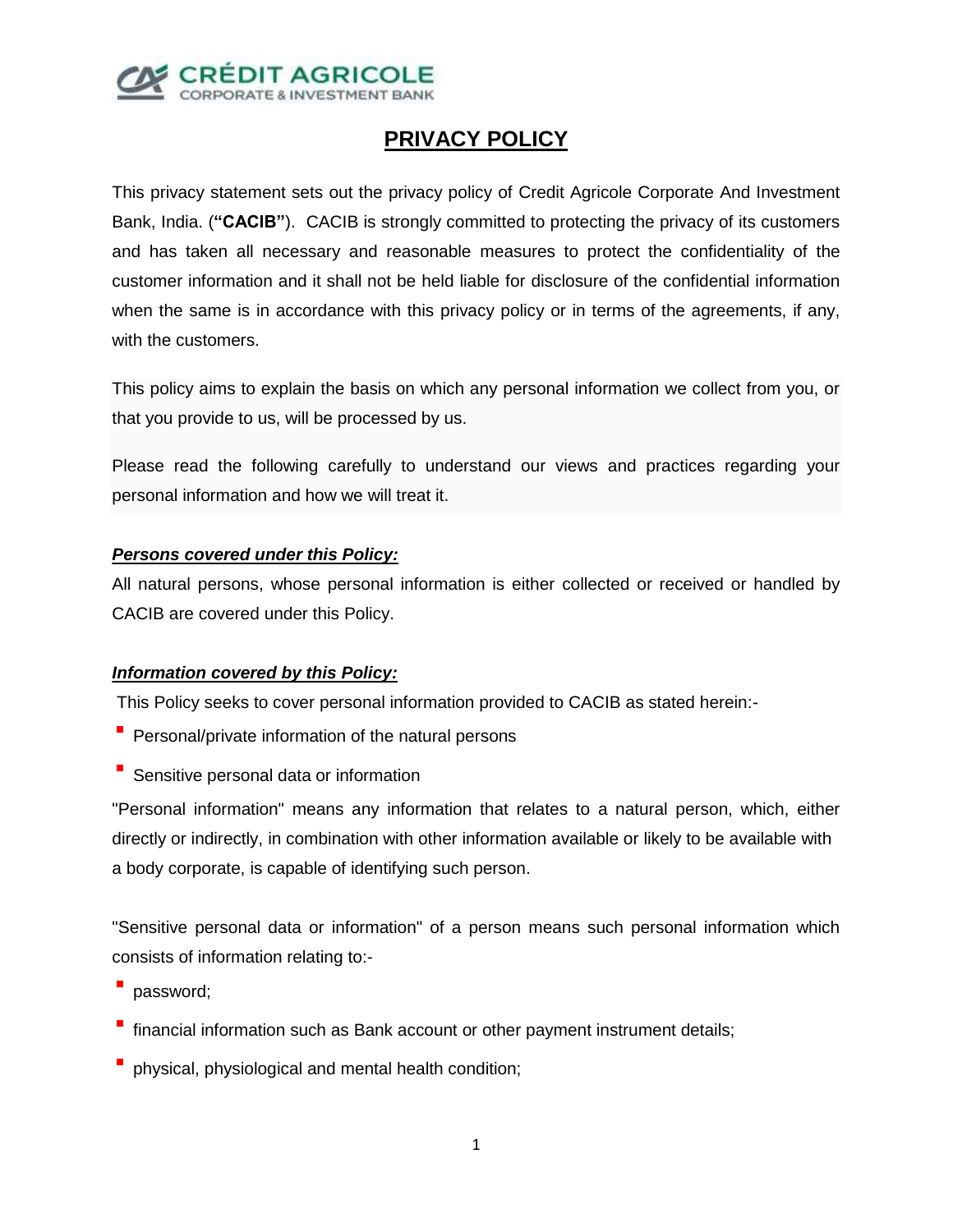

- sexual orientation;
- medical records and history;
- Biometric information;

provided that, any information that is freely available or accessible in public domain or furnished under the Right to Information Act, 2005 or any other law for the time being in force shall not be regarded as sensitive personal data or information for these purposes.

# *Purpose of Collection and Use of Personal Information;*

CACIB collects and uses the financial information and other personal information from its customers. Personal information collected will be processed only for certain purposes, viz, to manage account(s) and/or bank products and services, under the terms stated in the contractual documentation, to comply with statutory and regulatory requirements, operational risk management, the prevention of conflicts of interests, the prevention of fraud, the prevention of money laundering. All practical steps will be taken to ensure that personal information is accurate. CACIB shall not divulge any personal information collected from the customer, for cross selling or any other purposes.

# *Protection of the Information;*

CACIB will not contact its customer about other matters than stated in the purpose clause above, unless specifically requested by the customer, nor will CACIB share, rent, or sell personal information collected outside CACIB, except where required to share personal information with any third parties who provide services on behalf of CACIB. During the course of CACIB's representation of its customers, it may transfer personal data of the customers to other offices within CACIB network to facilitate and centralize the operation of its services, conflicts checking, billing, marketing, and related professional services.

Customers should be aware that when they provide information to any individual CACIB employee, they are providing it to CACIB as a whole, and their information may be exported to, processed in and accessed from countries whose laws provide varying levels of protection, not always equivalent to that provided in their own country. Please be assured that CACIB has adopted various technical safeguards to protect the data of its customers within its global network.

However, it is possible, though unlikely, that CACIB might be forced to disclose personal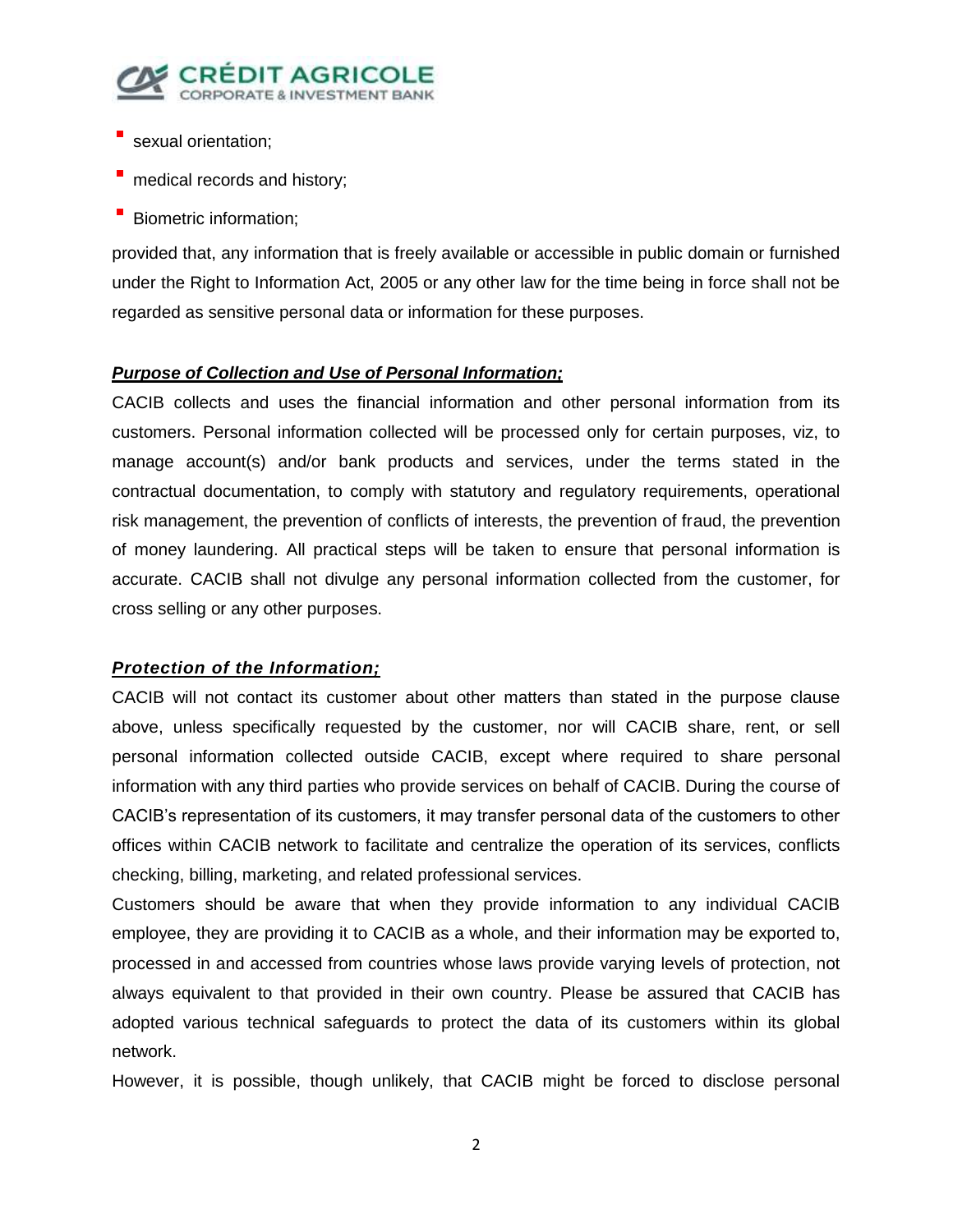

information in response to legal process or when it believes in good faith that the law requires it, for example, in response to a court order, subpoena or a law enforcement agency's request. Also, CACIB cannot guarantee the privacy of personal information the customer transmits over the web or that may be collectible in transit by others, including contractors who provide services to CACIB.

## *Disclosure of personal information;*

CACIB may disclose personal information collected from you with legal entities of CACIB Group for the purpose of managing the banking relationship, managing the products and services, executing your instructions and transactions, when pooling resources and services with the CACIB Group.

In addition, CACIB may entrust certain services with operational functions to other entities of the CACIB Group or to service providers chosen for their expertise and reliability to provide targeted and limited services.

CACIB may also share your Information, without obtaining your prior written consent, with government agencies mandated under the law to obtain information for the purpose of verification of identity, or for prevention, detection, investigation including cyber incidents, prosecution, and punishment of offences, or where disclosure is necessary for compliance of a legal obligation. Further any information may be shared, that may be required to be disclosed to any third party by us by an order under the law for the time being in force.

You authorize CACIB to exchange, share, part with all information related to the details and transaction history to its Affiliates / banks / financial institutions / credit bureaus / agencies/ customary practice, credit reporting, verification or risk management or any of the aforesaid purposes and shall not hold CACIB liable for use or disclosure of this information.

Please note that the accuracy of the information provided to us is essential, among others, towards the provision of our products and services to you. You undertake to ensure the accuracy and completeness of all information disclosed, shared, exchanged or otherwise update and notify the Bank in writing, of any changes in the information.

3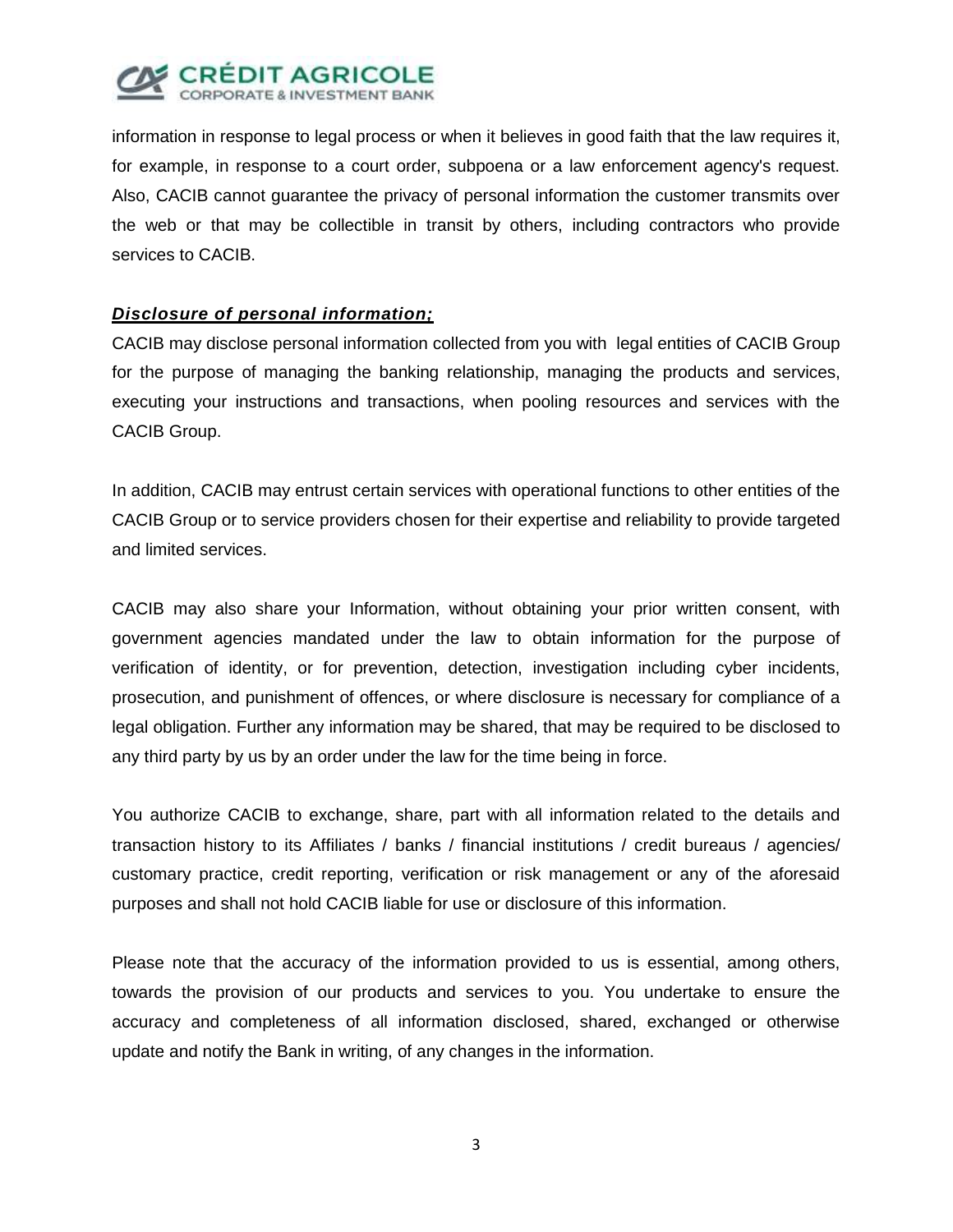

# *Links to other websites;* **(IF APPLICABLE)**

CACIB site contains links to other sites whose information practices may be different than CACIB. Visitors should consult the other sites' privacy policy as it has no control over information that is submitted to, or collected by, these third parties.

#### *Access by Third Parties;*

Consistent with the professional and ethical obligations of CACIB, it may allow others to access its customers' information in order to process data on its behalf in connection with the conduct of its business or where disclosure of customers' information is in their interest or is otherwise permitted, required or authorized under applicable law.

Prior to allowing any third party access to customers' information for the purpose of conducting its business, CACIB will take all reasonable steps to ensure that such third party enjoys a sound business reputation and provides at least the same level of privacy protection that CACIB offers to its clients.

# *Cookies;*

CACIB website uses cookies. A cookie is a text-only string of information that a website transfers to the cookie file of the browser on customers'/user computer's hard disk so that the website can remember who the user is. A cookie will typically contain the name of the domain from which the cookie has come, the "lifetime" of the cookie, and a value, usually a randomly generated unique number. This helps CACIB to provide its customers/users with a good experience when they browse the website and also allows CACIB to improve its site and services.

#### **CACIB may use cookies in the following ways:**

- Where they are essential to make CACIB site work
- To enable the personalization features on CACIB site (which give customers the ability to recall recently viewed pages and see information which they have input on line)
- To compile anonymous, aggregated statistics that allow CACIB to understand how customers/users use the site and to help CACIB to improve the structure of its site. CACIB cannot identify customer/user personally in this way.

# *Reasonable Security Practices and Procedures;*